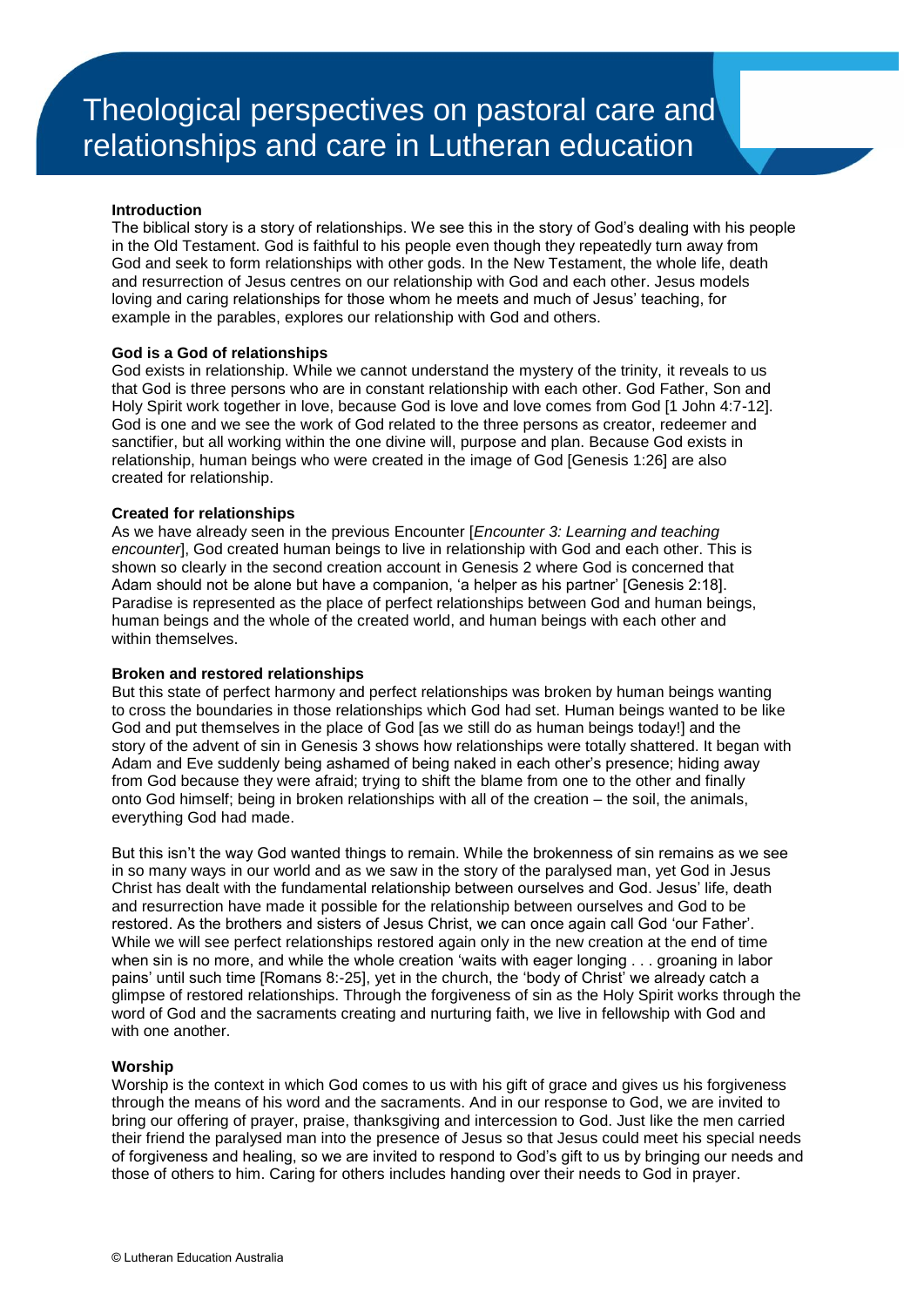# **The value of persons**

Each person is a unique individual with individual worth and value in the eyes of God. All people are valued equally by God even though we have a tendency to place different values on people. We find it easy to relate positively to some people but not to others. However, God loves all people because 'God does not show favouritism' [Acts 10:34, NIV]. In fact, Jesus showed very clearly that he was particularly concerned for those who were seen as outcasts or socially unacceptable such as the paralysed man in the biblical narrative.

## **The model of Christ**

While we need to be careful when speaking about Jesus as a 'model' so that we do not slip into the approach of 'moralism' which sees Jesus principally as a model to be followed and therefore give the impression that living as Jesus did can somehow earn us value [or even salvation] in the eyes of God, yet we need to also learn what it means to live as a disciple of Jesus. Once we recognise in faith that Jesus has restored our relationship with God through his death and resurrection, we can also see how Jesus showed his love and compassion for all people. Jesus healed the sick and suffering, raised the dead, fed the hungry. In the parable of the last judgement Jesus says to those on his right, 'Truly I tell you, just as you did it to one of the least of these who are members of my family, you did it to me' [Matthew 25:40].

# **Loving as we have first been loved** [1 John 4:19]

As Jesus spent his final meal with his disciples before going to his death on the cross, he first washed his disciples' feet. He then gave them his new commandment [John 13:34-35]: 'that you love one another. Just as I have loved you, you should also love one another. By this everyone will know that you are my disciples, if you have love for one another.'

On another occasion when Jesus' disciples were disputing amongst themselves which of them was the greatest, Jesus pointed out that he 'came not to be served, but to serve, and to give his life a ransom for many' [Mark 10:45]. The challenge for all of Jesus' followers is to live this life of service to others.

This serving begins amongst those who are Jesus' disciples within the 'body of Christ' [the church]. We see this very clearly in the way the early Christians cared for each other [Acts 2:43-47]. However, this love and service is also to extend beyond the circle of believers and takes us out into the world to love and serve all of the people God has created. The parable of the 'good Samaritan' is instructive here [Luke 10: 25-37].

# **God's care of the creation**

Loving and serving all people takes us into the theology of 'vocation'. As God uses his two ways ['left hand' and 'right hand'] to care for the world, he uses people as his means ['masks'] to do this. We are his hands and feet to carry out his work in the world. As Christians we are called to serve and care for others in both justice ['law'] and mercy ['gospel'].

Vocation helps us to see the complexity of the caring relationships into which God has placed us. We are called to care in various areas of responsibility in our families, our places of work, in society, in our congregation. We are also called to care for ourselves so that we are able to care for others.

# **Responding to issues relating to theology and developing caring relationships in Lutheran schools**

### **1. Developing caring relationships in the school**

Caring relationships are central to the life and work of Lutheran schools. Many of our schools include words such as 'a caring Christian community' in their school brochures. This emphasis is also clearly illustrated in the core values for Lutheran schools where we find such values as love, compassion, forgiveness, service, justice, humility (*A vision for learners and learning in Lutheran schools*). Consciously implementing these values helps to create the caring relationships which are often identified by parents as a reason for selecting a particular school.

As indicated above, these caring relationships are built on the love which we have first received from God through the life and death of Jesus Christ. John says, 'We love because God first loved us' [1 John 4:19].

# **2. The importance of the individual**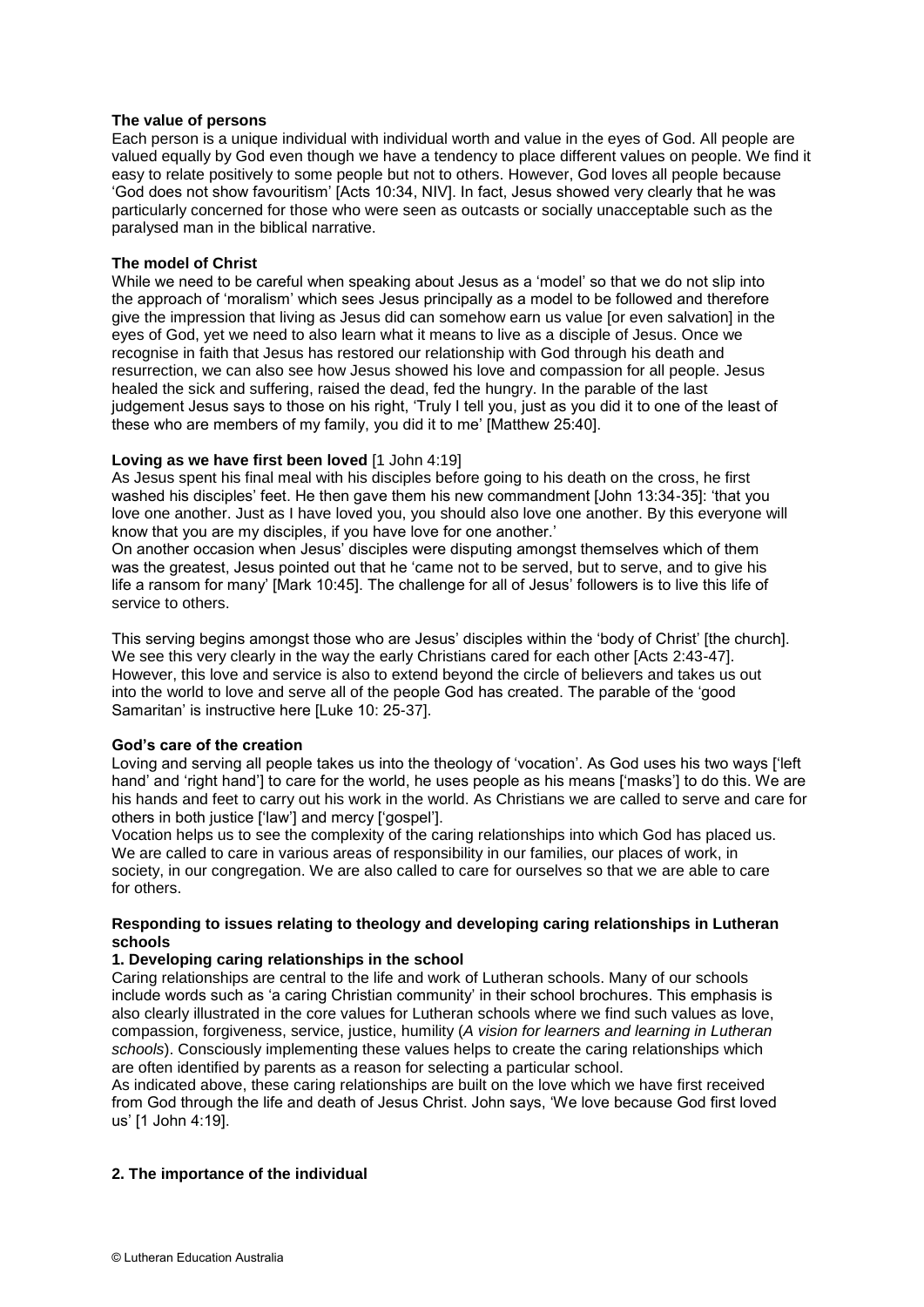Crucial for developing caring relationships is seeing every person as a unique, loved and respected individual person created by God. Each person has their own blend of strengths and weaknesses, gifts and abilities, needs and wants. Each person therefore needs to be cared for in ways that take this into account and reflect the Christian belief that all people are precious and loved by God. Even though individuals differ greatly and within a school context there will be those whom we may find difficult, frustrating and disruptive at times, we must be careful that personal reactions and judgements do not preclude certain individuals from our caring relationships. All students need affirmation, guidance and attention.

### **3. Pastoral care in the school community**

The concept of 'pastoral care' is firmly established in biblical language. The word 'pastor' is the Latin word for shepherd. There is a rich imagery of shepherds and shepherding in both the Old and New Testaments. Amongst other emphases, the shepherd is seen as the one who cares for, protects, leads and when necessary defends his sheep. Jesus portrays himself as the 'good shepherd' who is ready to die for his sheep [John 10:11]. Jesus searches for the lost sheep [Luke 15:3-7] to bring the lost sheep back into the protection of the whole flock. All of this is part of the concept of 'pastoral care'. It is caring for the needs of others at our own expense. It means being ready to serve and to sacrifice for others, recognising that when we share in the pain and suffering or the joys and successes of others, Jesus is identifying with us and with them.

Pastoral care is a crucial part of the school community and involves everyone within that community. It is not simply for the school counsellor, the school pastor, or some designated 'carers'. It is part of belonging to the community and even reaches out to those on the edges of that community. Every person in the Lutheran school is involved in pastoral care. Pastoral care is a way in which we see the love of God in action in the school community. It is a reflection of the special undeserved love ['*agape*'] which God has shown to us in the life, death and resurrection of Jesus Christ. It is a strong and active, selfless and serving love which does not overlook injustice or sin or excuse inappropriate behaviour in the school community. It is a love which can show respect and honour for a student or member of staff even when there is the need to correct or reprimand that person. It aims to show something of the love of God in all of our interactions within the school. While all people can show sacrificial and selfless love to others, Christians are asked to show to others the kind of love which St Paul describes so fully in 1 Corinthians 13:1-8a.

### **4. Structuring pastoral care**

Pastoral care is not simply a structure or program within a Lutheran school. It is an expression of the nature and ethos of the school – the way in which the school 'works'. However, this does not mean that pastoral care simply 'happens'. There need to be ways in which students and staff can develop and show care for each other. They may need to be informed about appropriate pastoral care approaches and issues. In the school this may mean specific structures such as vertical care groups, 'buddy' systems, house groups, peer care groups, etc. It may also mean appointing particular 'carers' such as pastors, counsellors, and ministry teams. Pastoral care is not simply for students who are having particular difficulties or problems although these may need to be the focus of special concern at times. All individuals in the school community need to feel that they operate in an environment of love, care, support and individual worth and value.

# **5. Pastoral care involving law and gospel**

In the Lutheran school, law and gospel are basic to the formation of the school community [cf *Encounter 5: Expression of freedom encounter*]. The sensitive use of law and gospel is also essential for pastoral care. Part of the care for people in the Lutheran school community will be based on the concern to provide a safe and supportive environment through the use of appropriate rules and guidelines. Such an environment will also encourage students to work to the best of their ability in the school. This will also require the provision of consequences for inappropriate behaviour in the school. However, such situations should not become merely an opportunity for expressions of power by those with authority in the school.

On the other hand, the Lutheran school community also provides an environment in which the gospel of forgiveness and love is clearly evident in the practice of pastoral care. The Lutheran school may be the first community in which a student comes into contact with forgiveness and grace based on the love of God in Jesus Christ. This is also where reconciliation processes such as